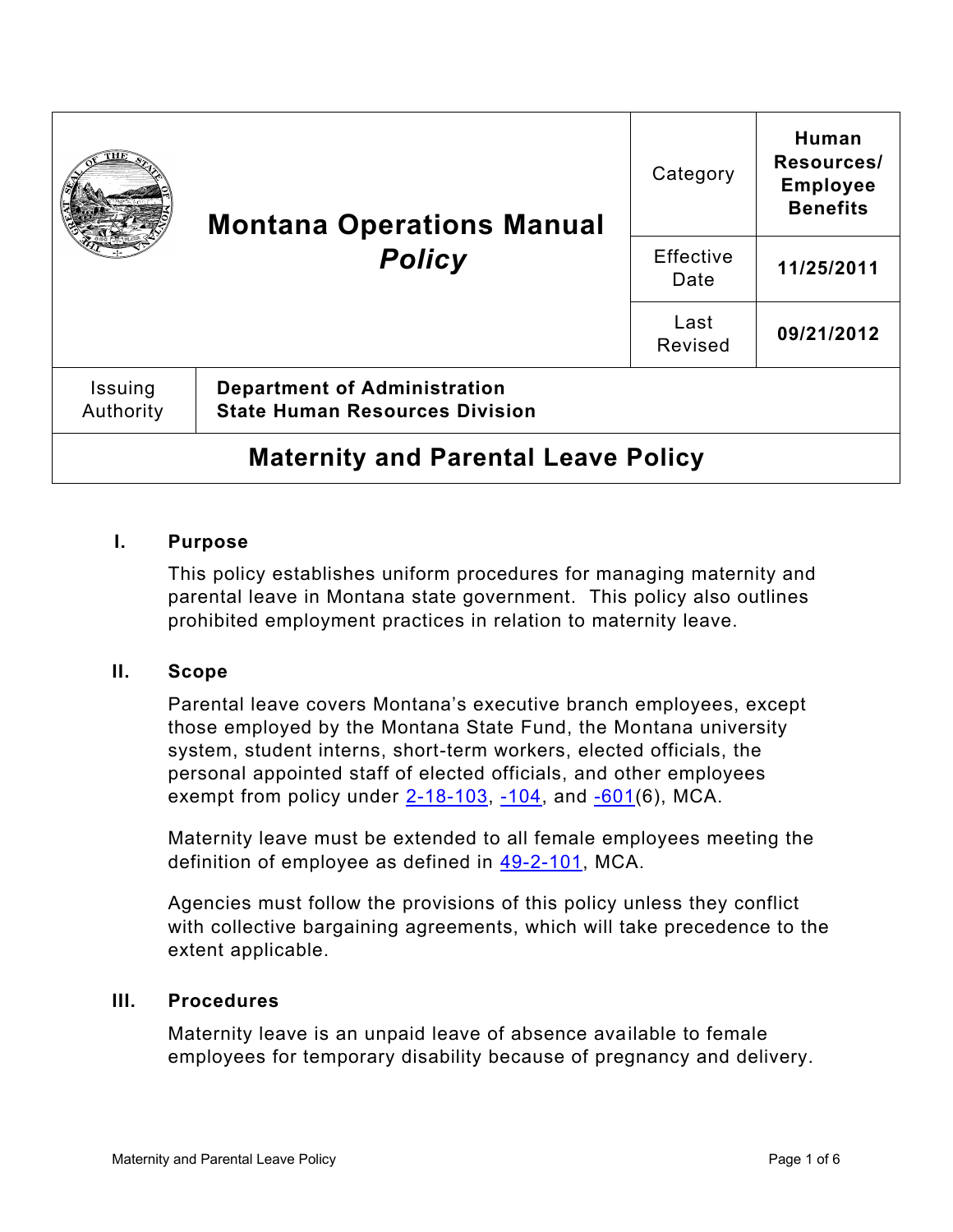Parental leave is an unpaid leave of absence not to exceed 15 working days available to birth fathers or permanent employees who are adopting a child.

Eligible employees taking maternity or parental leave concurrently with Family and Medical Leave Act (FMLA) leave must follow the FMLA Leave Policy (Family and Medical Leave Policy) requirements. The FMLA Leave Policy takes precedence over this policy.

# **A. Requesting Leave**

- 1. Employees must request maternity or parental leave according to the procedures established by their agency. Employees should give at least a 30-day advance oral or written notice of the need to take leave or as soon as practical when advance notice is not possible.
- 2. Agency management may establish procedures for the request and approval of leave in compliance with this policy. The leave request should include the anticipated length of absence and the employee's intended use of accrued paid leave while on maternity or parental leave.

# **B. Maternity-Leave Use**

- 1. Montana law requires female employees receive a reasonable leave of absence for maternity leave [\(49-2-310,](https://leg.mt.gov/bills/mca/title_0490/chapter_0020/part_0030/section_0100/0490-0020-0030-0100.html) MCA). "Reasonable" is determined case-by-case and is based upon the employee's ability to perform her job. In the case of normal pregnancy and delivery, agency management must grant a minimum of six calendar weeks after the birth of a child as a reasonable period for recovery.
- 2. Leave may be longer if the employee is unable to perform her job prior to delivery or if there are complications like illness or surgical delivery. If the agency and the employee cannot agree on a reasonable period for maternity leave, agency management should rely on the judgment of the employee's medical provider.
- 3. An employee shall not be required to obtain medical certification of a temporary disability for the initial six calendar weeks of leave following the birth of a child. However, agency management may require the employee to provide medical certification to extend the maternity leave beyond the minimum six-calendar-week period. The certification should state that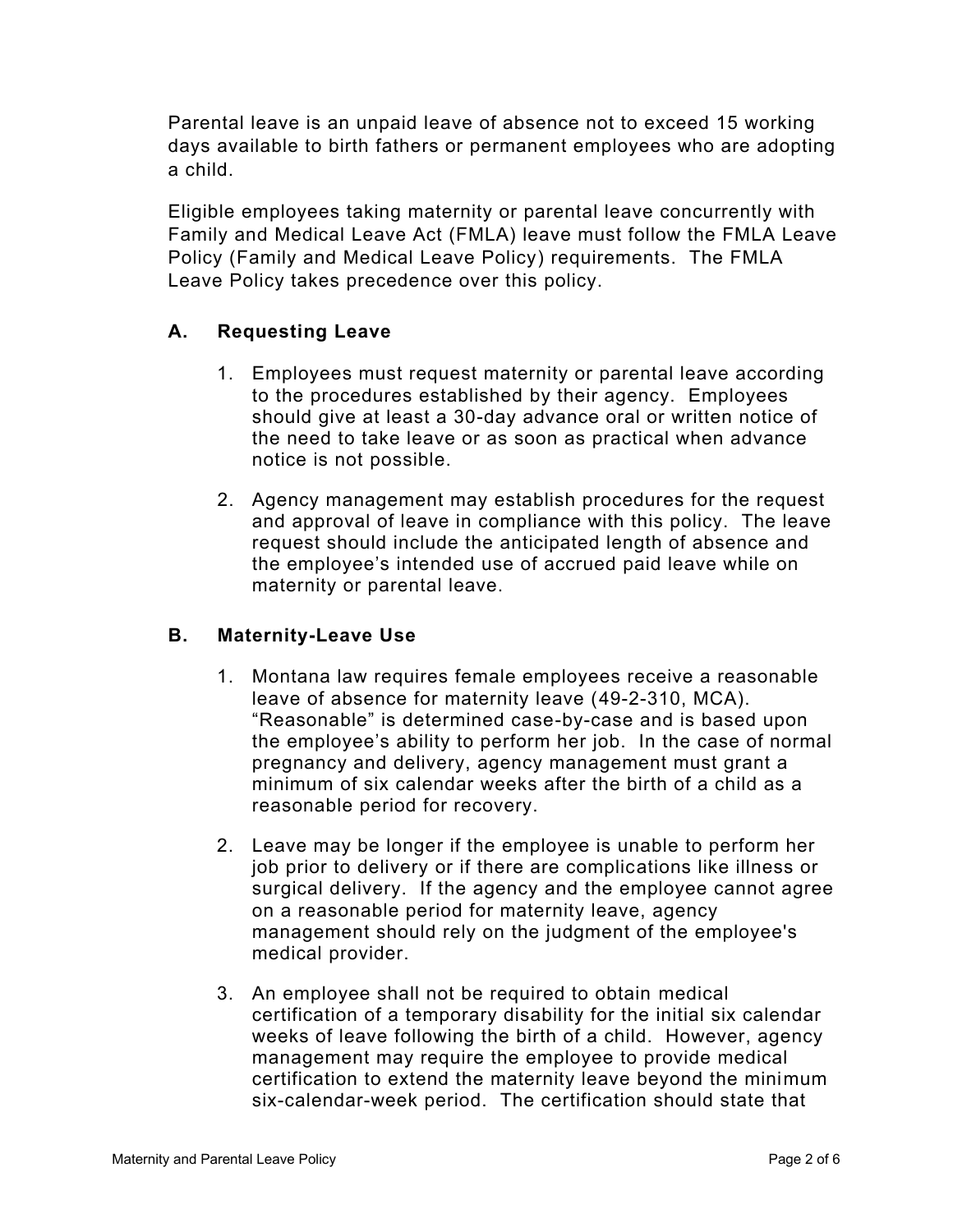the employee is unable to perform her employment duties and give the estimated duration of the extended leave.

- 4. The employee is responsible for providing timely, complete, and sufficient medical certification. Employees must provide the certification within 15 calendar days after the agency's request unless it is not practicable to do so despite an employee's diligent, good-faith efforts.
- 5. Agency managers should not ask employees probing questions regarding their medical condition that may elicit genetic information about an employee or an employee's family members. See the Non-Discrimination EEO Policy (ARM [2.21.4001](http://www.mtrules.org/gateway/RuleNo.asp?RN=2%2E21%2E4001) et seq.) and the [Sick Leave Policy](https://montana.policytech.com/docview/?docid=175) for further guidance.
- 6. Nothing in this policy prohibits an employee from voluntarily returning to work sooner than six calendar weeks after the birth of a child.

# **C. Parental Leave Use**

- 1. Parental leave is available to birth fathers immediately following a child's birth or to permanent employees who are adopting a child [\(2-18-606,](https://leg.mt.gov/bills/mca/title_0020/chapter_0180/part_0060/section_0060/0020-0180-0060-0060.html) MCA).
- 2. Agency management must approve a reasonable leave of absence not to exceed 15 working days for parental leave immediately following the birth of a child or placement of a child with the employee for adoption.
- 3. Agency management may approve less than 15 working days if they determine the length of leave requested is unreasonable. Agency management must provide the employee a written response explaining why the request is unreasonable. The written notice must also include the length of leave considered reasonable and approved.
- 4. An agency may require documentation for the use of parental leave. For example, a birth father may need to provide a birth certificate or another document identifying the birth father. Documentation from an adoptive parent may include, but is not limited to, an affidavit of intent to adopt or another agreement indicating a child's placement for adoption.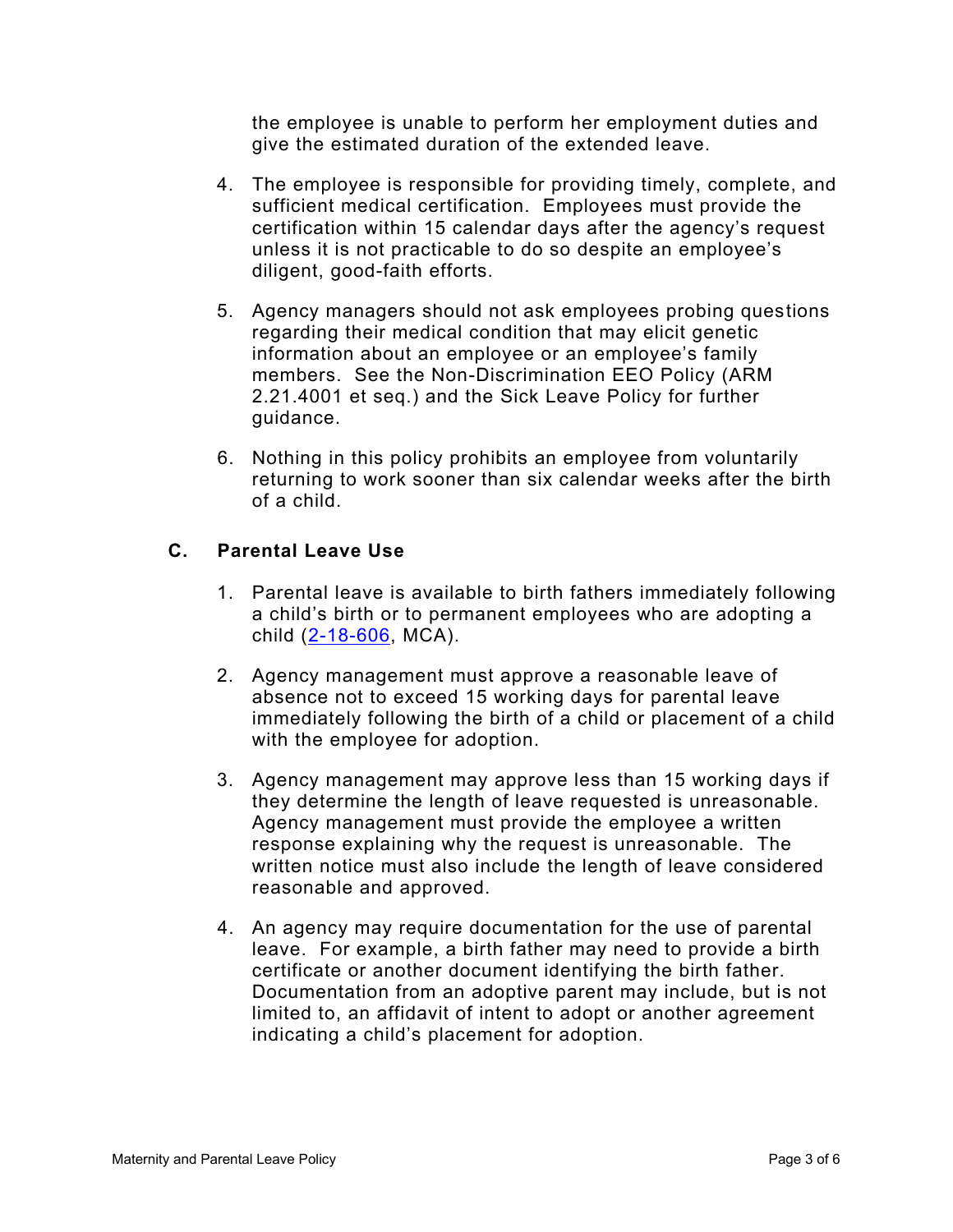# **D. Accrued Paid Leave Use**

- 1. Both maternity and parental leaves are unpaid. However, employees may use accrued paid leave concurrently with maternity or parental leave. Employees must request the use of additional leave consistent with state and agency policy applicable to the type of leave requested.
- 2. Agencies may also require employees to use accrued sick leave, annual leave, compensatory time, or other accrued paid leave concurrently with maternity or parental leave.
- 3. State law limits the use of sick leave to 15 days for birth fathers and adoptive parents [\(2-18-606,](https://leg.mt.gov/bills/mca/title_0020/chapter_0180/part_0060/section_0060/0020-0180-0060-0060.html) MCA) unless the absence qualifies for the use of sick leave for another reason.

### **E. Concurrent FMLA Leave**

- 1. Eligible employees may take up to 12 weeks of FMLA leave for the birth or adoption of a child. Maternity and parental leave run concurrently with FMLA leave. Agency management should count maternity and parental leave towards an eligible employee's FMLA-leave entitlement. Employees may not use maternity or parental leave to extend the length of FMLA-leave entitlements.
- 2. When eligible employees take maternity or parental leave concurrently with FMLA leave, the FMLA policy requirements take precedence over this policy. Agency management and the employee must follow all medical certification procedures and timelines required by the FMLA Leave Policy and federal regulations (29 CFR 825).

### **F. Reinstatement**

Employees returning to work at the end of a reasonable leave of absence for maternity or parental leave must be reinstated to their original job or to an equivalent position with equivalent pay and accumulated longevity, retirement, and leave benefits.

# **G. Payroll Records**

1. Agency management must maintain documentation for requests and use of maternity and parental leaves as part of the employee's permanent employment record.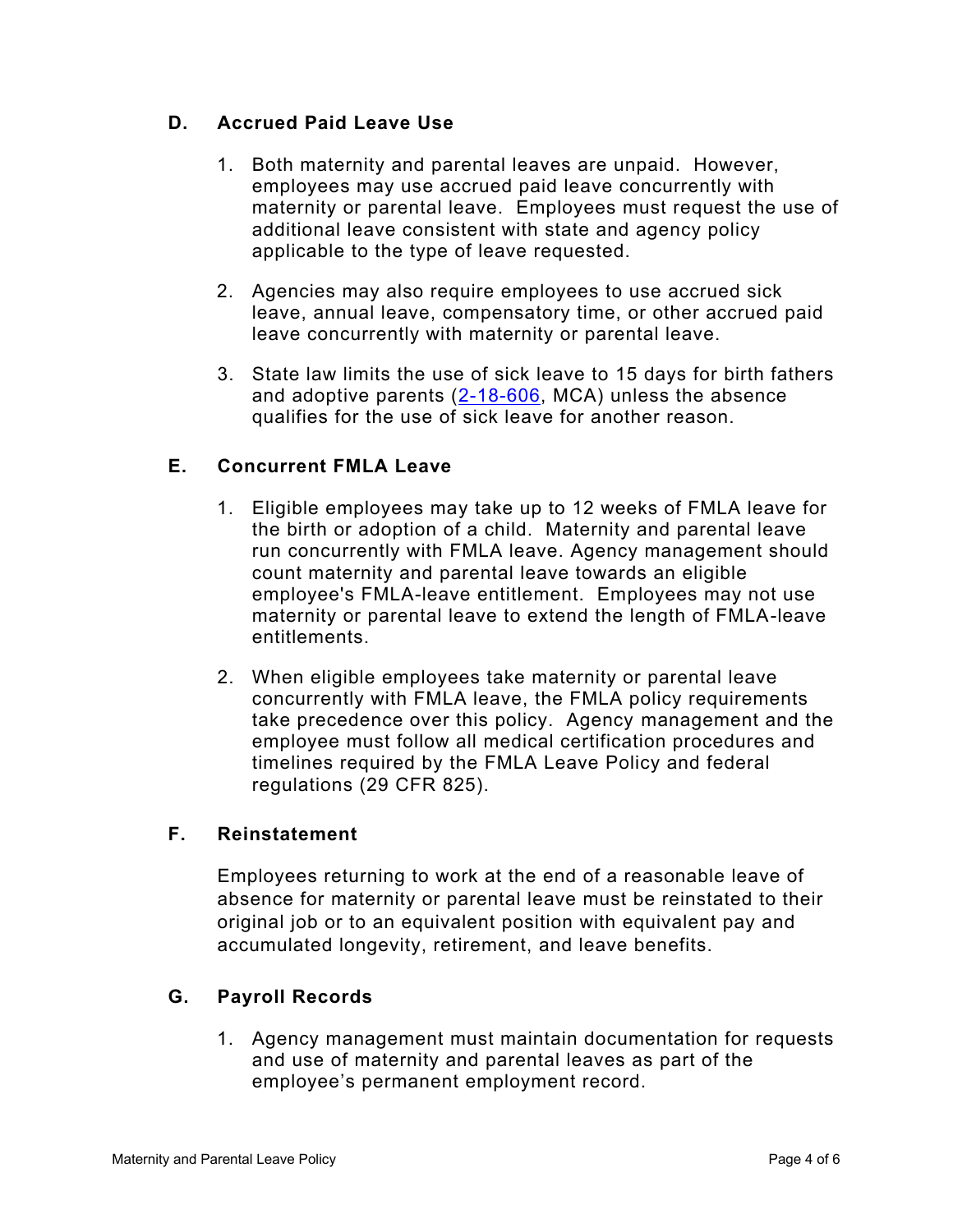2. The central payroll office in the Department of Administration maintains records of employee's leave accrual and usage.

### **H. Prohibited Acts**

As provided in  $49-2-310$ , MCA, it is unlawful to:

- 1. terminate employment because of pregnancy;
- 2. refuse to grant the employee a reasonable leave of absence for the pregnancy;
- 3. deny the employee who is disabled as a result of pregnancy any compensation to which the employee is entitled as a result of the accumulation of disability or leave benefits accrued, provided that the employer requires the disability to be verified by medical certification indicating the employee is not able to perform employment duties; or
- 4. require an employee to take a mandatory maternity leave for an unreasonable length of time.

#### **IV. Resources**

#### **A. Montana Code Annotated:**

- 1. Parental Leave for State Employees [2-18-606,](https://leg.mt.gov/bills/mca/title_0020/chapter_0180/part_0060/section_0060/0020-0180-0060-0060.html) MCA.
- 2. Maternity Leave Unlawful Acts of Employers [49-2-310,](https://leg.mt.gov/bills/mca/title_0490/chapter_0020/part_0030/section_0100/0490-0020-0030-0100.html) MCA.
- 3. Reinstatement to Job Following Pregnancy-Related Leave of Absence - [49-2-311,](https://leg.mt.gov/bills/mca/title_0490/chapter_0020/part_0030/section_0110/0490-0020-0030-0110.html) MCA.

#### **B. Federal Regulations:**

Family and Medical Leave Act - 29 CFR 825

### **C. State Policy**

- 1. Family and Medical Leave Act Policy
- 2. Sick Leave Policy MOM
- 3. Non-Discrimination EEO Policy ARM 2.21.4001 et seq.
- 4. Annual Leave Policy